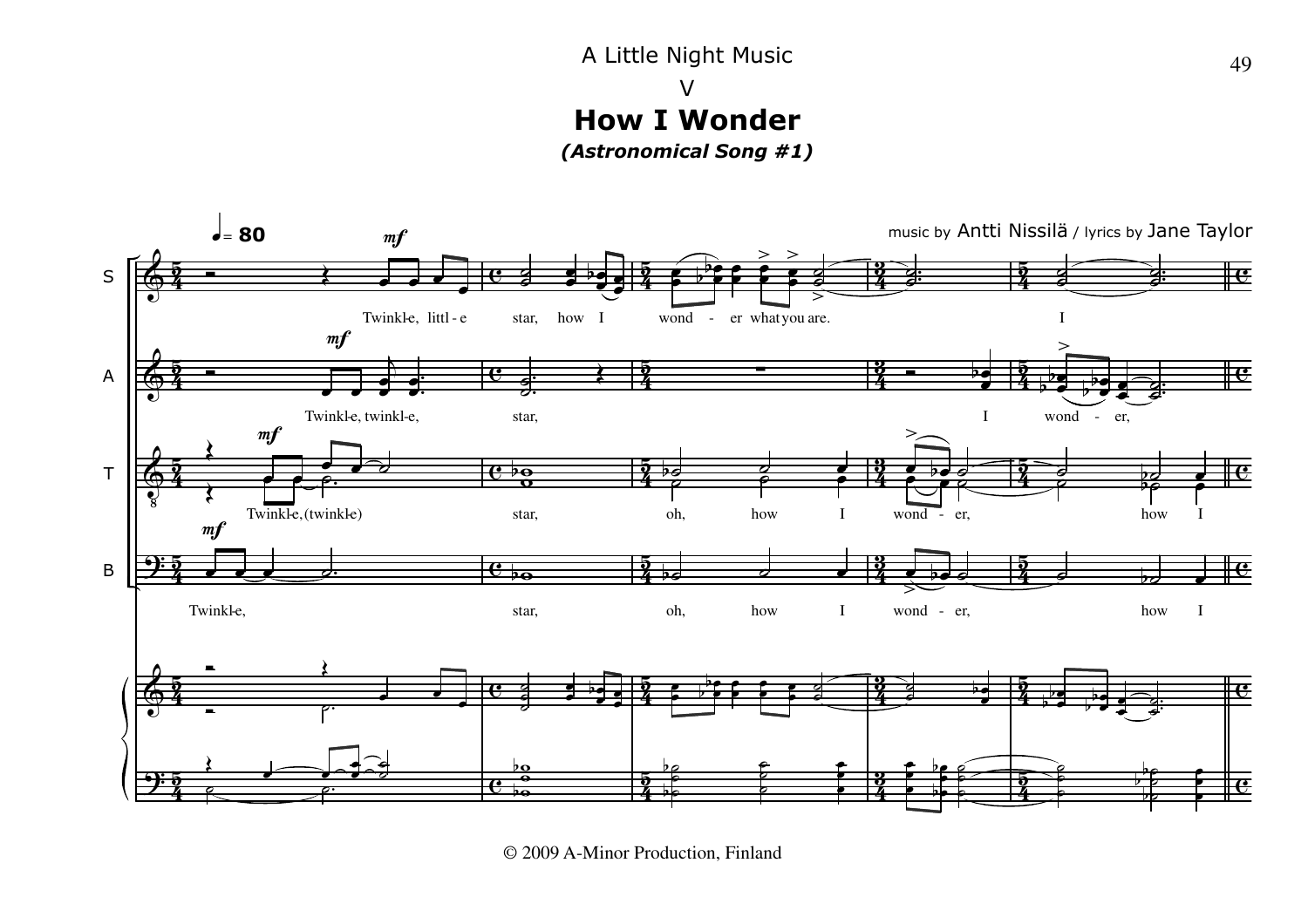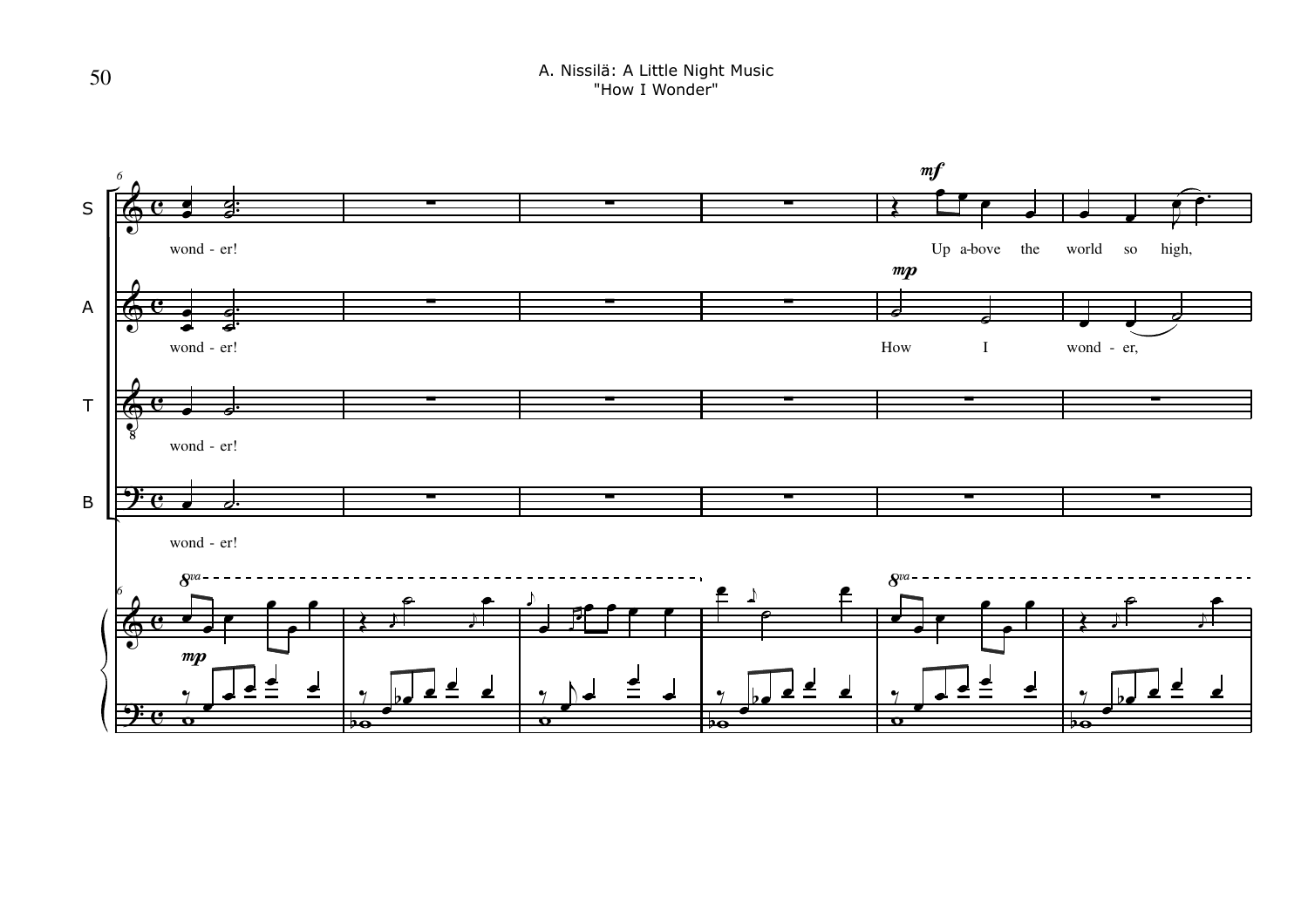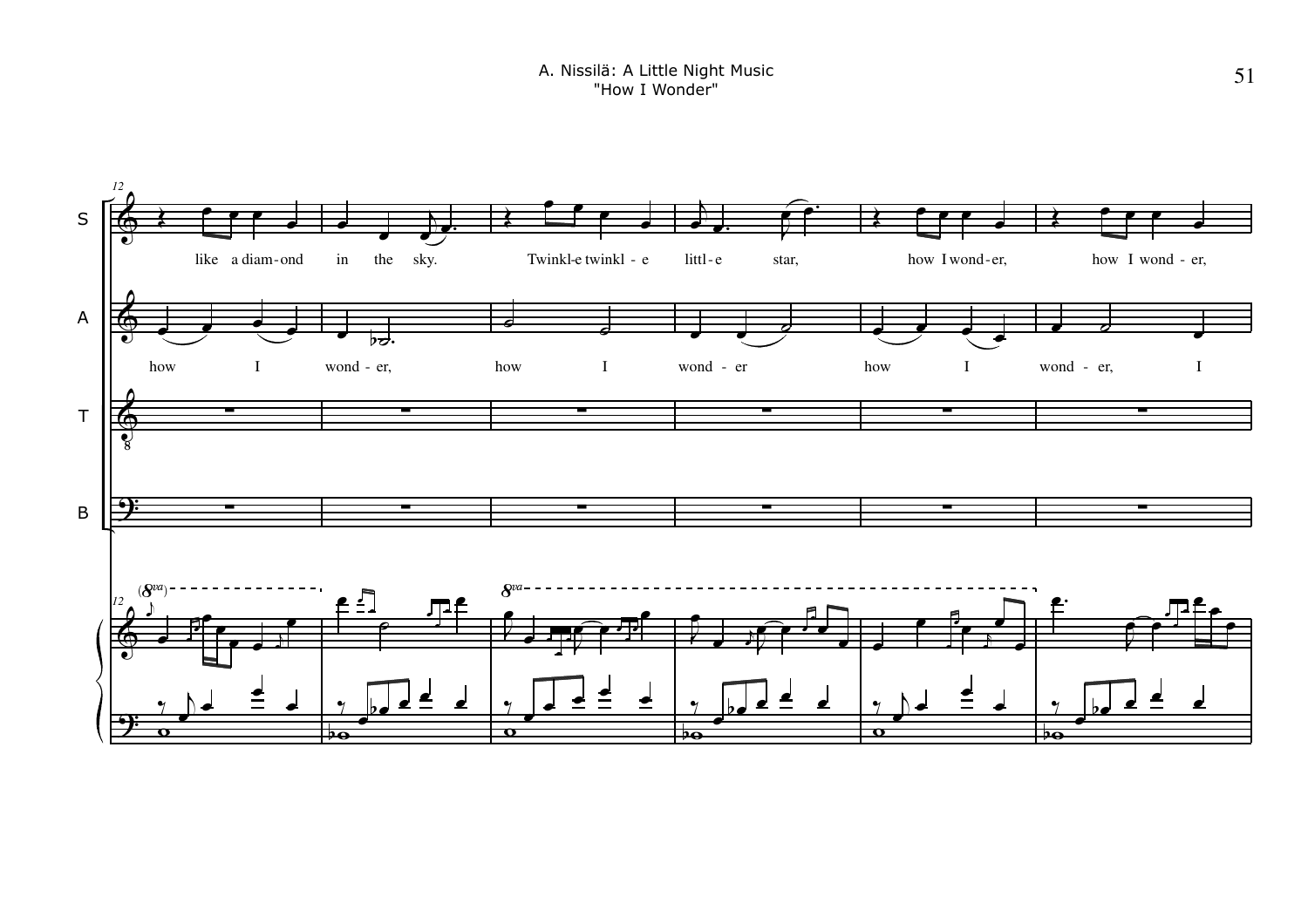## A. Nissilä: A Little Night Music 52 A. Nissila: A Little Night<br>"How I Wonder"

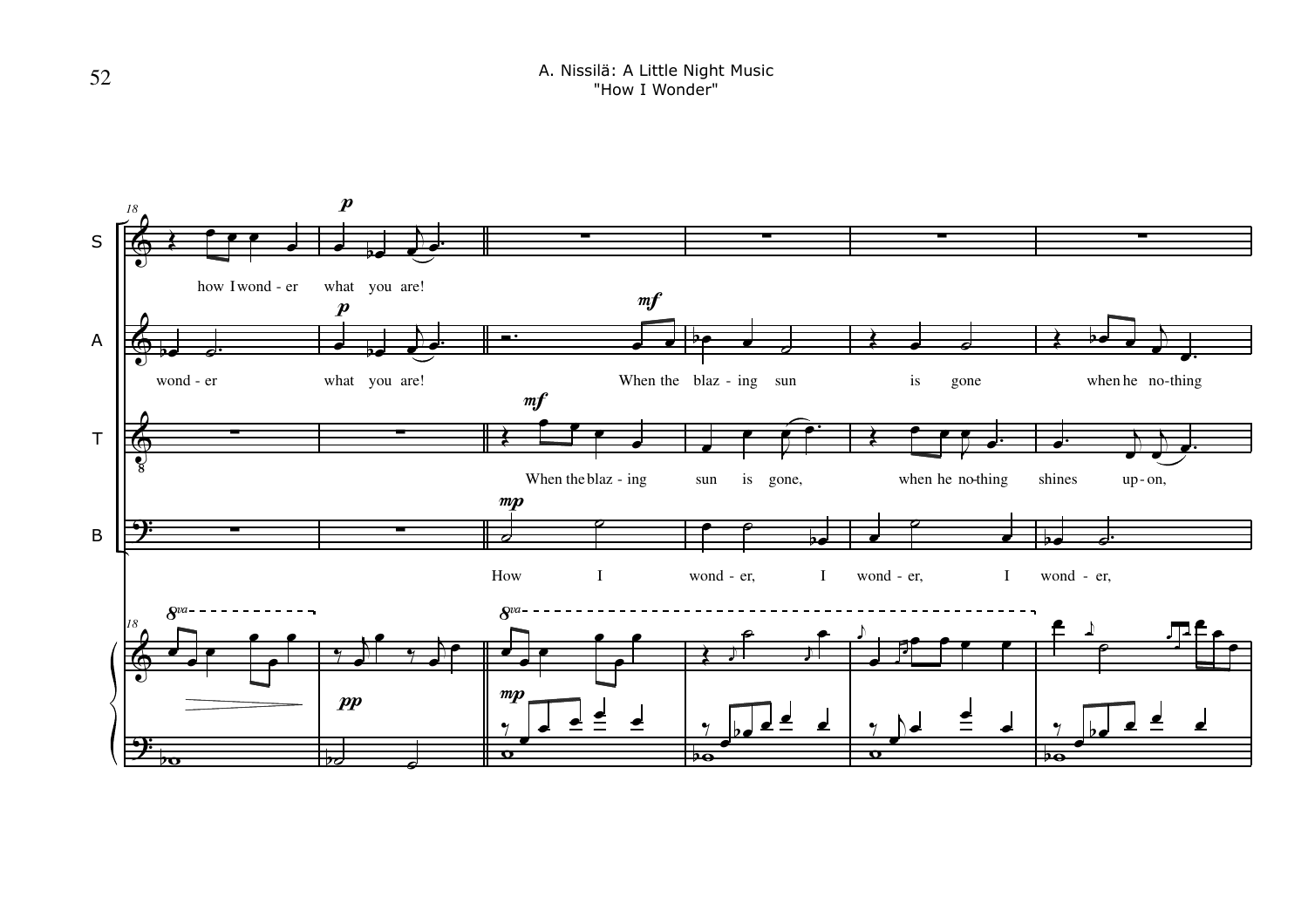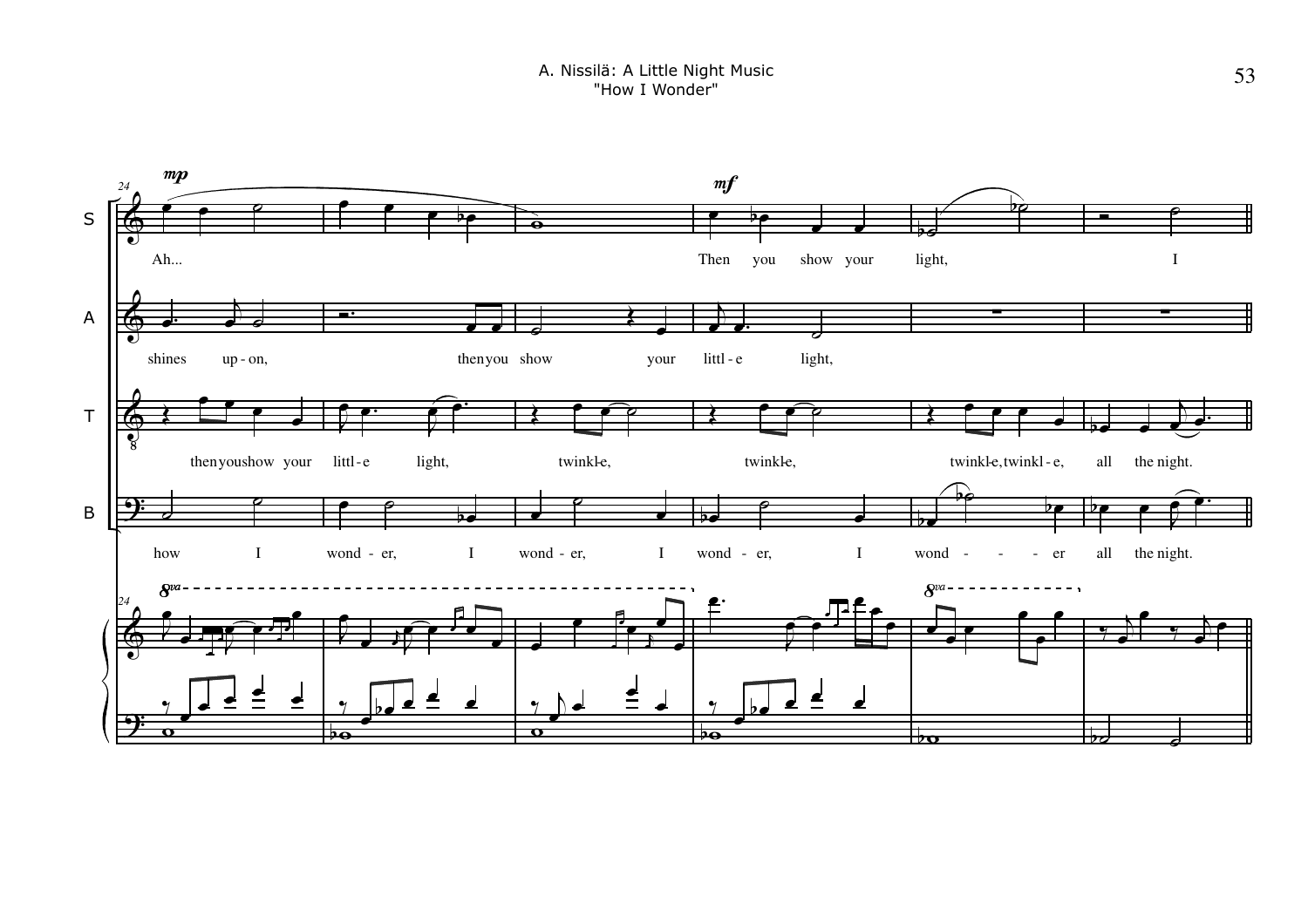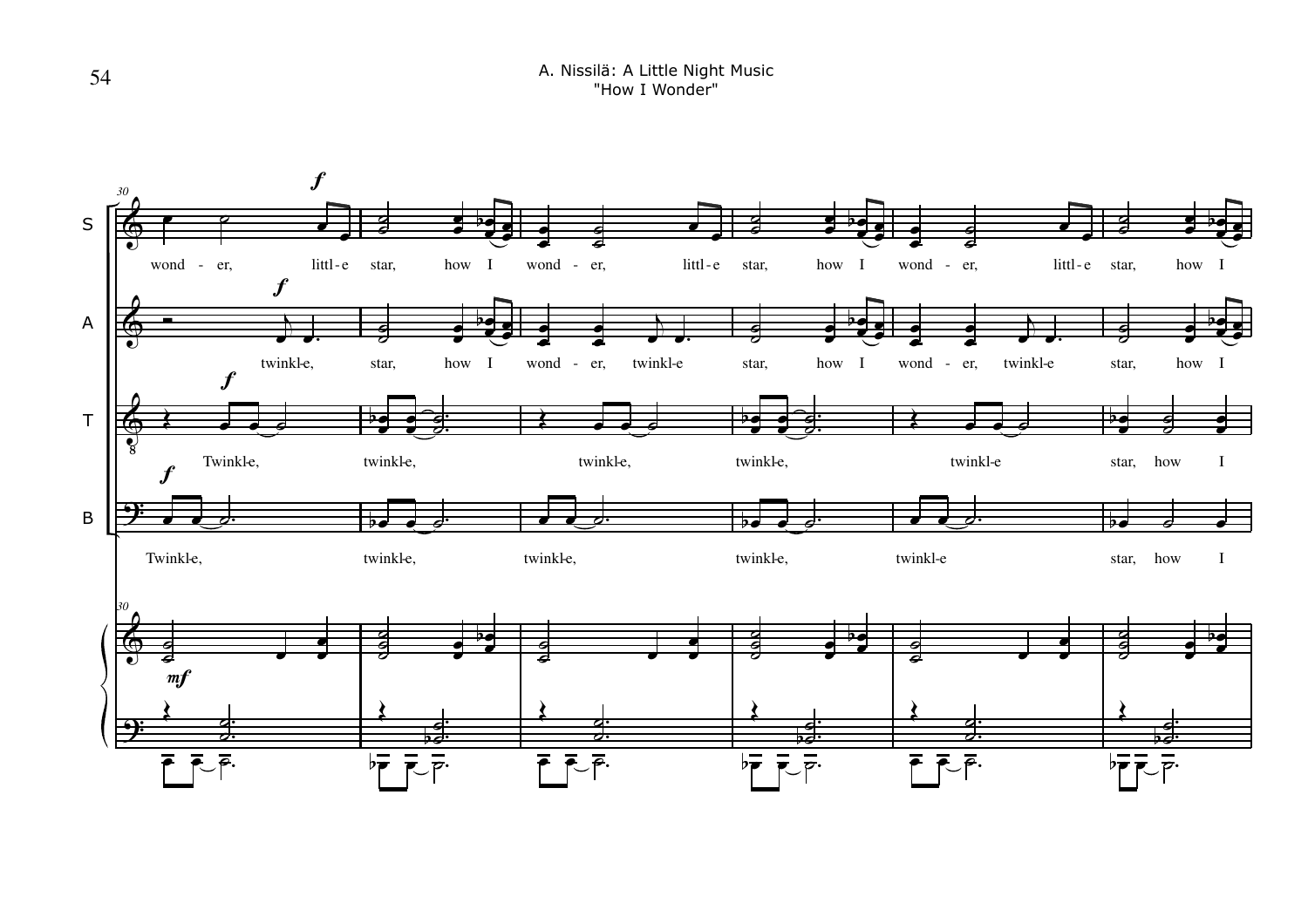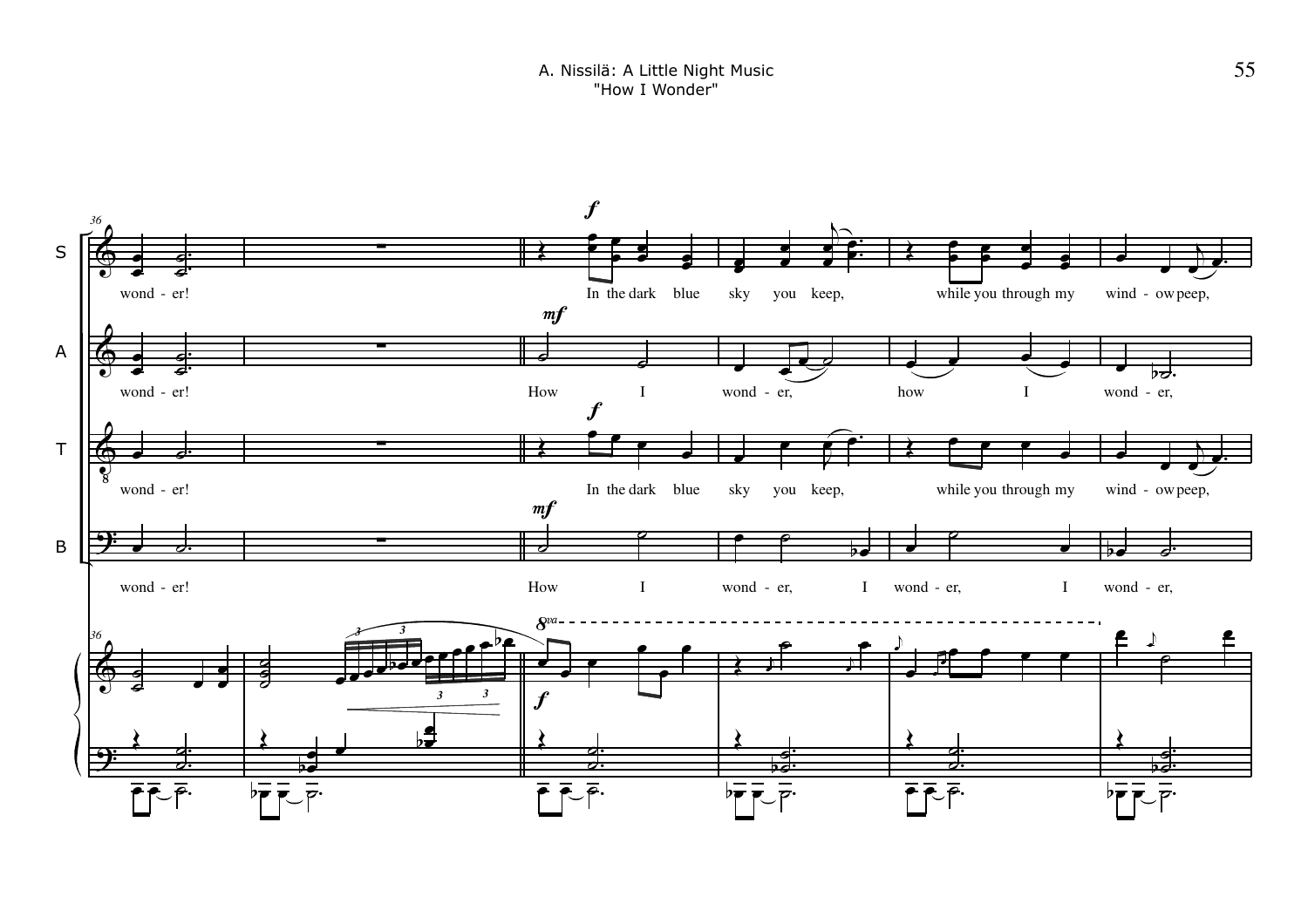